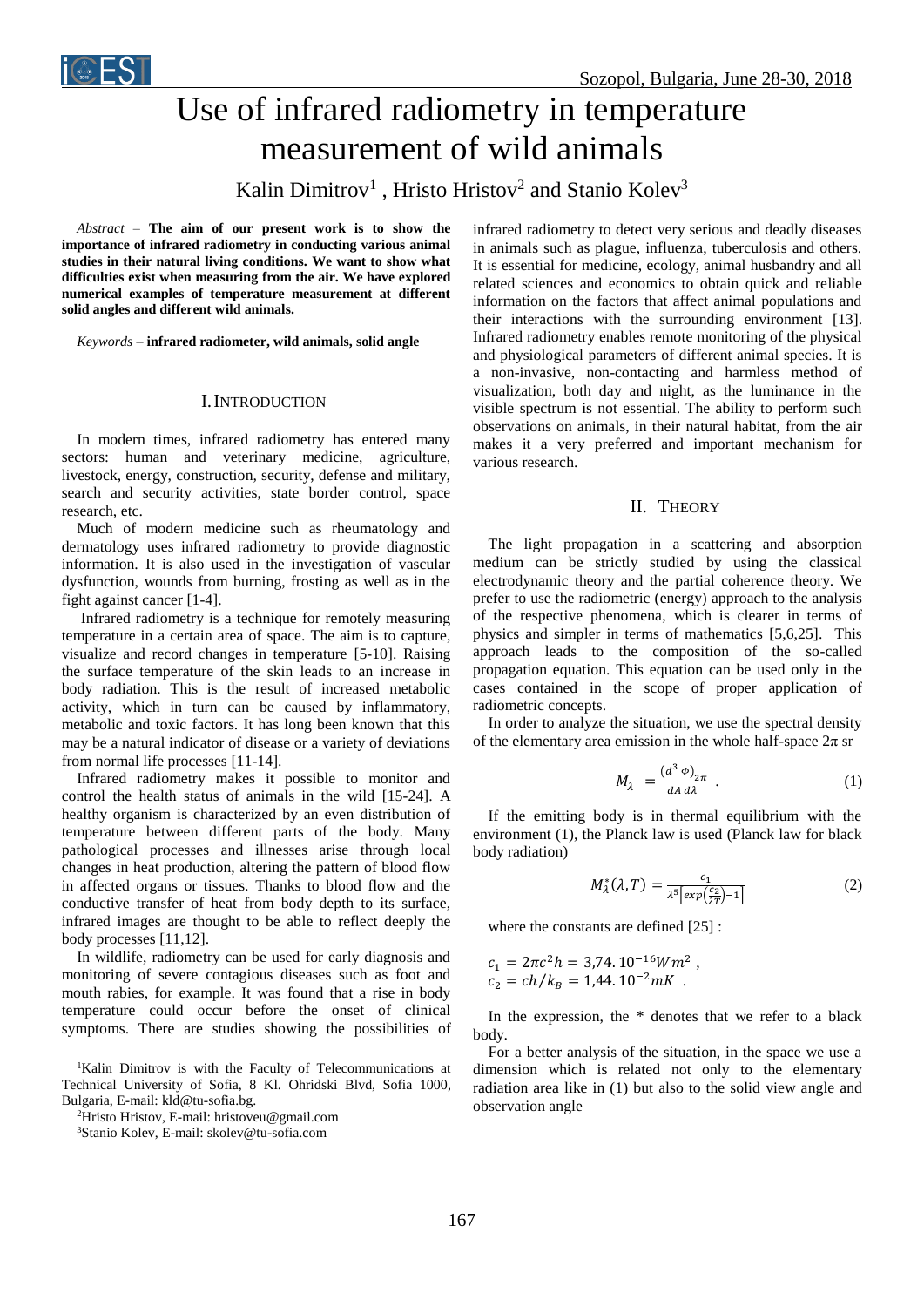

$$
L_{\lambda} = \frac{d^5 \phi}{d\Omega \, dA \, d\lambda \cos\theta} \quad . \tag{3}
$$

If the radiation area is isotropic, then the relation between the formulae is simplified to

$$
L^*_{\lambda}(\lambda, T) = \frac{1}{\pi} M^*_{\lambda}(\lambda, T) \tag{4}
$$

In nature, bodies are more or less different from the idealization of the black body. Therefore, we use the emissivity coefficient

$$
\varepsilon(\lambda, T) = \frac{M_{\lambda}(\lambda, T)}{M_{\lambda}^{*}(\lambda, T)} \tag{5}
$$

When we are considering a situation on Earth [26-28], it is always necessary to take into account the influence of the atmosphere. As an example, we will study the atmospheric channel of one specific radiometric system situated between the emitting surface and the aperture of the receiving antenna (fig.1).



Fig. 1. General set-up of a wild animal radiometric investigation (1 radiometric device; 2-solid view angle of the radiometric device; 3 solid view angle of the animal investigated; 4-essential area of the wild animal surface which produces radiation (target); 5-radiation from the surface on which the animal is located (scene),

*htarget* - distance to the target, *hscene* – distance to the scene)

The propagation environment is characterized by volume coefficients of scattering and absorption, with an ensemble scattering indicatrice and the respective temperature. In this paper we will not consider the polarization effects during light propagation.

#### Sozopol, Bulgaria, June 28-30, 2018

In the volume between the source and the measuring device, we can observe interactions of optical radiations with the atmospheric substance and energy transformations. The most essential ones among them are the scattering and absorption. The unified effect termed extinction (the reducing of energy) is often used.

Another important effect is that the substance in the volume between the source and the measuring device is a source of heat radiation whose energy is distributed along the spectral scale, depending on the temperature in that volume. One part of this radiation is directed to the receiver and added to the radiation of the object investigated.

The third essential effect is that, in the volume between the source and the receiver, it is possible for other radiations to enter, which are propagated along different spatial axes. Some of them can be determined by independent outside sources, while others are the result of multiple scattering of the radiations from the aerosol particles and the molecules of the gases.

The task of propagation can be formulated as a differential equation [25]

$$
\frac{dL_{\lambda}}{dz} = -(\alpha^{(s)} + \alpha^{(a)})L_{\lambda} + \alpha^{(a)} L_{\lambda}^{*} + \alpha^{(s)} L_{\lambda_{scattered}} \tag{6}
$$

where  $\alpha^{(s)}$  is the atmosphere scattering coefficient,  $\alpha^{(a)}$  is the atmosphere absorption coefficient.  $L_{\lambda_{scattered}}$  is the ingredient determined by the scattering from other sources. We will assume, in our case, that this ingredient is too low and rewrite (6) without it.

$$
\frac{dL_{\lambda}}{dz} = -(\alpha^{(s)} + \alpha^{(a)})L_{\lambda} + \alpha^{(a)} L_{\lambda}^{*}.
$$
 (7)

In order to derive the flux which would enter the photoreceiver, we have to solve (7) and multiply by the values of the aperture and the solid angle

$$
\Phi_{\lambda,r} = A_r \Omega_r L_\lambda(Z) . \tag{8}
$$

We derive the solution of the differential equation by assuming that the atmospheric scattering and absorption coefficients are constants in terms of space and spectrum. This is possible because the distance is relatively small and we are also using a small part of the spectrum.

We also assume that the sources of radiation are isotropic.

After these assumptions, we derive an expression for the optical flux, which enter the receiver (we use (1)..(8))

$$
\Phi_r = A_r \Omega_r \tau_r \left\{ \varepsilon_t \left[ exp\left[ -(\alpha^{(s)} + \alpha^{(a)}) Z \right] \right\} U(T_t; \lambda_1, \lambda_2) + \right. \\ \left. + \frac{\alpha^{(a)}}{\alpha^{(s)} + \alpha^{(a)}} \left\{ 1 - exp\left[ -(\alpha^{(s)} + \alpha^{(a)}) Z \right] U(T_a; \lambda_1, \lambda_2) \right\} \right\} \tag{9}
$$

where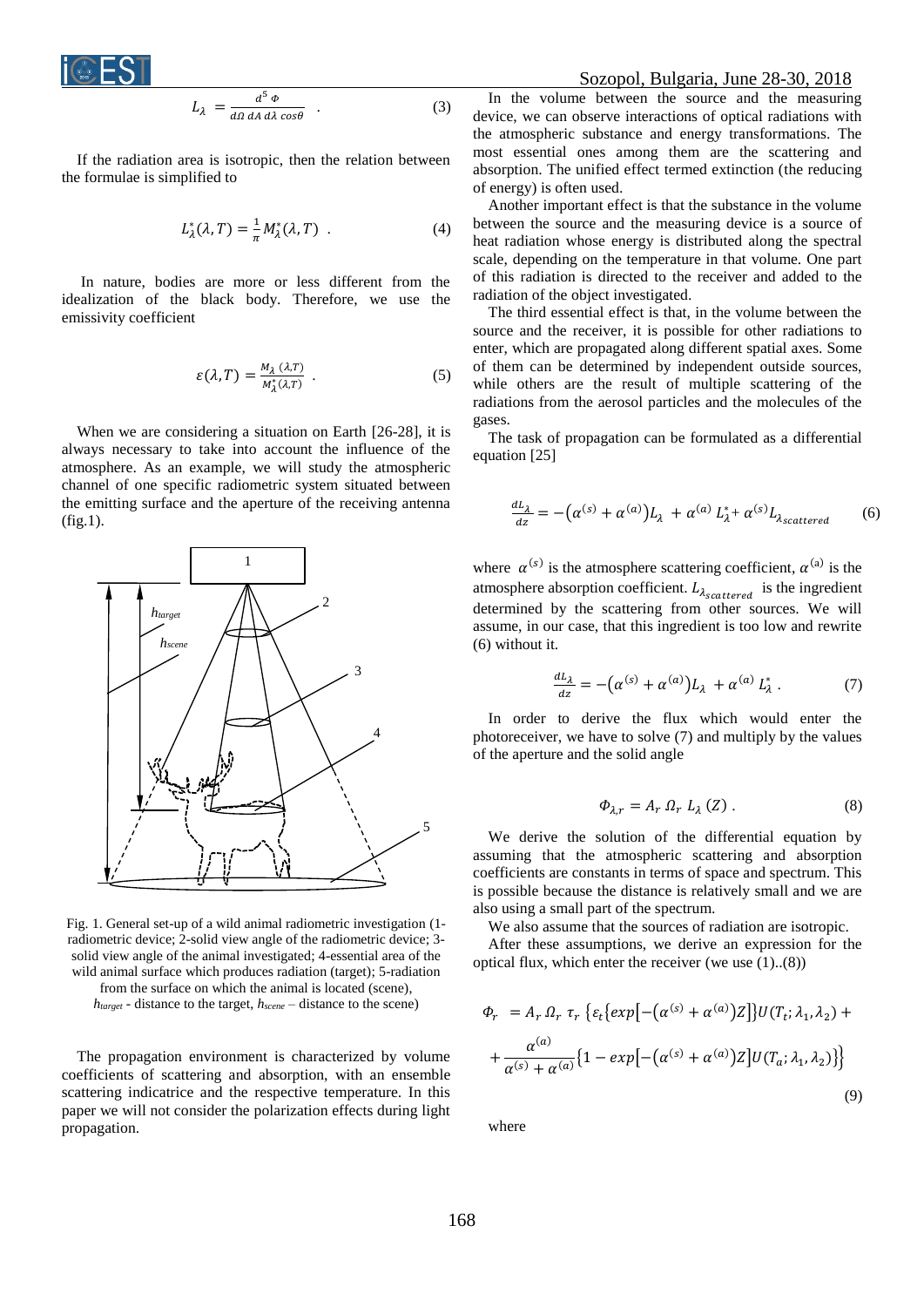$$
i@EST
$$

 Sozopol, Bulgaria, June 28-30, 2018 essential and can seriously affect the results of the research.

$$
U(T_t; \lambda_1, \lambda_2) = \int_{\lambda_1}^{\lambda_2} L_\lambda^* (\lambda, T) d\lambda \tag{10}
$$

and  $\tau_r$  is the transparency of the receiver's optics.

We can summarize that the flux is formed by two main ingredients in (9): the one from the targets and the one from the atmosphere

$$
\Phi_r = \Phi_t + \Phi_a \tag{11}
$$

# III. NUMERICAL INVESTIGATION

In order to make the general theory useful, we will consider a specific example with a radiometric investigation of a deer. The solid angle of the radiometric device is fixed. The angle, however, at which we see the considerable part of the animal's body that we are interested in, changes depending on the height. For this reason, in order to make a more accurate assessment of the entering of different optical fluxes in the entrance aperture of the receiver, we modify (11) to

$$
\Phi_{t, total} = \Phi_t \left( \Omega = \Omega_t ; Z = h_t \right) +
$$
  
+ 
$$
\Phi_{\text{scene}} \left( \Omega = \Omega_r - \Omega_t ; Z = h_{\text{scene}} \right) \tag{12}
$$

and

$$
\Phi_{a, total} = \Phi_{a,t} (\Omega = \Omega_t ; Z = h_t ) +
$$
  
+ 
$$
\Phi_{a, scene} (\Omega = \Omega_r - \Omega_t ; Z = h_{scene})
$$
 (13)

In order to derive a plausible numerical simulation, we use the literature about the respective wild animal, in this case the deer. Most of the objects investigated have a complex shape, which leads to measurement errors. Bodily surfaces also have a serious impact. The presence of fur has a significant influence on the surface temperature of the body and, accordingly, is of significant importance. Animals with thick fur are poorly visible, while those whose body is barely covered with fur are more suitable for research. The density of the fur, the individual features of the fur, its length and purity have a significant impact. The purity of the surface of the examined tissues is important, as is their coloring. For example, the presence of moisture, grease, dust adhesion or other physical particles on the surface of the skin affect the measurement results.

Behavioral factors also have an impact. Observations and studies of wildlife are accompanied by many problems due to the unique biological and behavioral traits of different species, such as hiding in hiding places. The behavior and reactions of wildlife species resulting from changes in environmental factors cannot be predicted. Serious influence is also caused by intrinsic factors such as sweat evaporation, vascular perfusion, local tissue metabolism. The stress factor is For this reason, radiometric analyses should be performed in a natural environment when the subject is adapted to the environment.

For the simulation, we select the following data [28,29]:  $T_a$  = 293K,  $T_t$  = 313K,  $T_{scene}$  = 293K,  $\lambda_1$  = 8µm,  $\lambda_2 = 13 \mu m, \ \varepsilon_t = 0.99, \ \varepsilon_{scene} = 0.98, \ \alpha^{(s)} = 0.03 \, km^{-1},$  $\alpha^{(a)} = 0,4km^{-1}, \Omega_r = 6.10^{-3}sr, A_r = 8.10^{-5}m^2, \tau_r = 1.$ 

Using (2) and (4) we perform numerical integration of expression (10). For this we use Scilab [30]. After that we perform calculations for (12) and (13). Part of the results are shown in the following Table I.

| <b>TABLE</b> I          |
|-------------------------|
| PART OF SIMULATION DATA |

| N <sub>0</sub>                                | 1                            | 2                     | 3                     | 4                     |
|-----------------------------------------------|------------------------------|-----------------------|-----------------------|-----------------------|
| $h_{scene}[m]$                                | 10,13                        | 12                    | 14                    | 16                    |
| $\Phi_t$ [W],<br>$T=313K$                     | 2,7027<br>$.10^{\text{-}05}$ | 1,8598<br>$.10^{-05}$ | 1,3304<br>$.10^{-05}$ | 9,9848.<br>$10^{-06}$ |
| $\varPhi_{all\;other}$<br>$[W]$ ,<br>$T=293K$ | 7,3266<br>$.10^{-08}$        | 6,1923<br>$.10^{-06}$ | 1,0035<br>$.10^{-05}$ | 1,2445<br>$.10^{-05}$ |

We are particularly interested in the comparison of the flux coming from the target with the sum of the fluxes from the atmosphere and the flux from the scene. The results are shown graphically in figure 2.

# IV. CONCLUSION

Applying high-level infrared imaging opens up new serious possibilities. The method allows for large areas and many objects to be covered. It is a reliable mechanism for counting populations, detecting and registering habitat areas, exploring migratory processes, identifying the ways and rules for moving in large herds, studying the natural habitat of certain groups, and animal breeds in the wild. In this case, it is important to note that radiometry is used not for accurate temperature measurements but for detecting objects with temperatures significantly different from those of the surrounding environment (fig.2). It also provides us with a